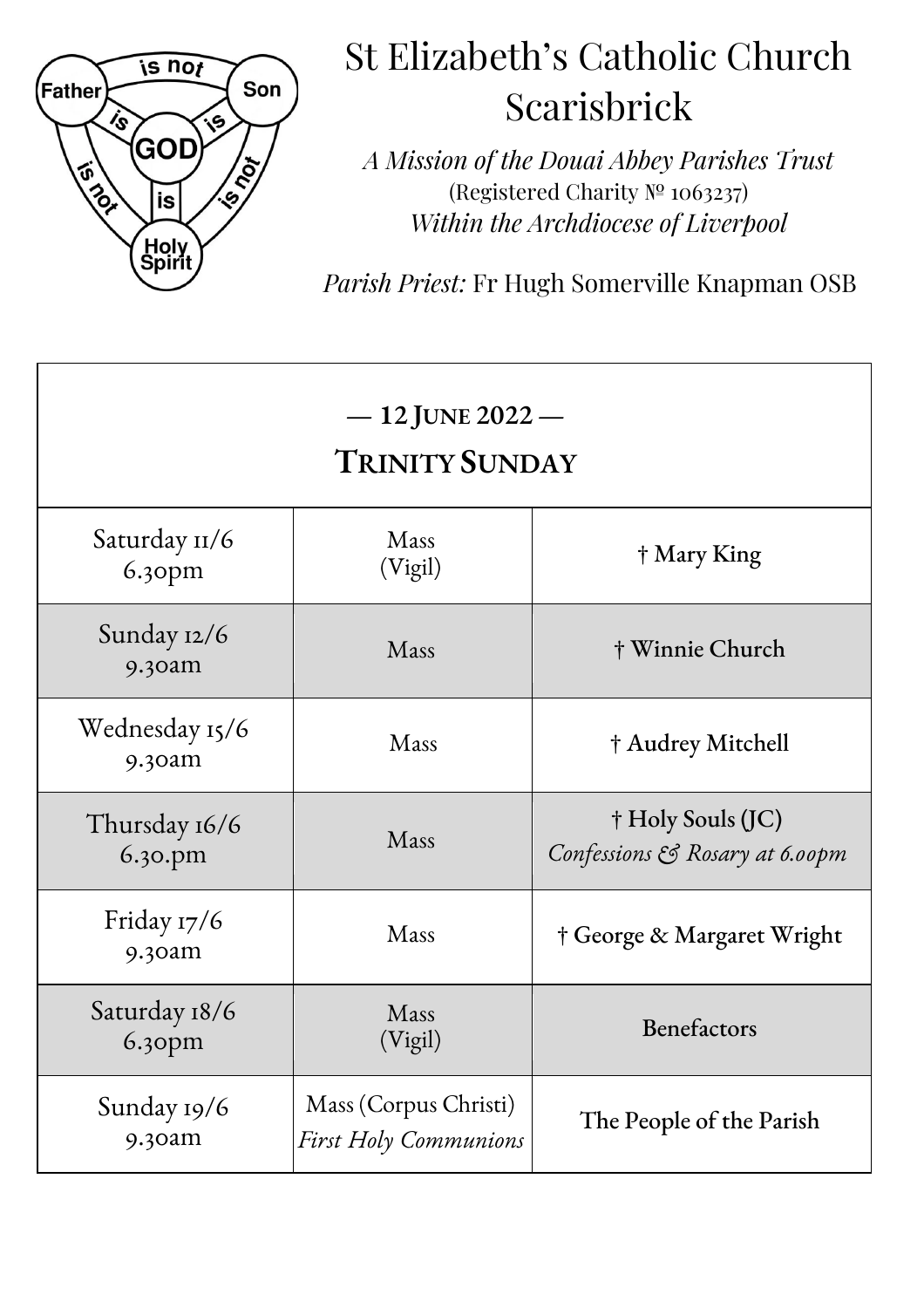### **From the Pastor's Desk**

N FRIDAY AFTERNOON (yes, I am writing this pretty late in the week), you will probably still remember, the weather was balmy, sunny and warm though with a stiff and occasionally blustery breeze.It was a great day for washing and I managed to get two loads on to the line and dried. Other work was getting done too, so it was turning into a most pleasant, quiet day. In the afternoon I decided to take a cup of tea into the presbytery garden to enjoy this little outbreak of summer. To my shock I found a very large trunk had fallen from the magnificent beech tree in the middle of the lawn. Not a sound of it had I heard. On giving thanks that no one was underneath it at the time, I began to marvel at the beauty of its wood, and to appreciate the rest of the tree. Its trunk is most bizarre agglomeration every several trunks, often intertwining with each other not the usual single trunk of the beech. Bernard Simpson, on coming over in kind response to my call, ventured that some human intervention had been suffered by the tree in earlier years, pollarding or something of that nature. There are big branches which are far too low on the tree, branches which are sometimes trunks in themselves, and which constitute a heavy weight on the other trunks, none of which has the strength of the usual single great trunk of the beech. It has made for a spectacular and attractive tree, but one that has fundamental weaknesses, which offer some real dangers which must be quickly addressed (and, as I type, Bernard and Ted Charnock are attending to some of them already). O

Both in our personal lives and in the life of the Church, we have often made "improvements," choices that seem good at the time, and serve a short-term end. Yet sometimes what has a good effect in the short term can set up pitfalls for the longer term. Decisions we might make in haste we come to repent at leisure, to adapt a phrase. It is fundamental reality in fallen human nature, be it in individuals or in communities of them. One way of understanding the fundamental Christian concept of repentance is to see it as the putting to rights previous poor decisions—made in haste with good intent, or made with more thought but for self-serving reasons (sins, to use another Christian term). Left unaddressed they can build up a weight that will at some stage cause a crash of some sort in our lives, endangering us and often others too. This is just as true for groups of people, like a Church; they can get things wrong too.

Repentance turns a negative into a positive, restores health and strength to what had become weak and dangerous. That we are able to repent, have time still to repent, is evidence of an essential Christian truth: our mistakes need never be the end of the story.

Fr Hugh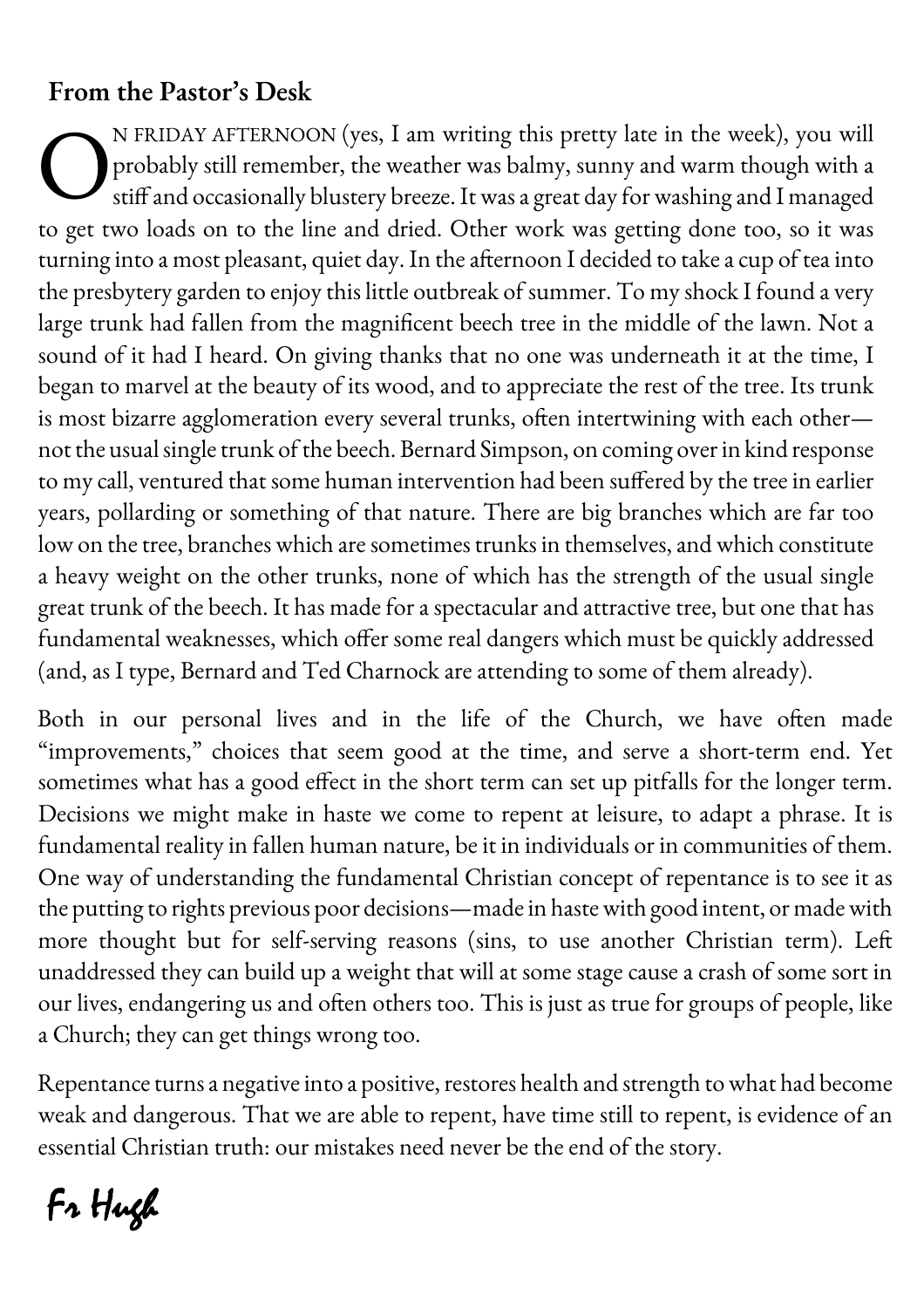\*\* PLEASE DO NOT PUT ENVELOPES FOR OTHER PARISHES IN THE COLLECTION HERE. THE COLLECTION IS FOR ST ELIZABETH'S ONLY. Envelopes for other parishes cannot be sent to those parishes. If for some reason you prefer not to give to St Elizabeth's, please deliver envelopes for other parishes directly to them. \*\*

#### **The sick and others needing prayer**

Terry Turner, Sue Carver, Philip & Eva Molyneux, Joan Fawson, Ronnie Charnock, Tess Mills, Jean Olverson.

*Please let the Parish Office know if anyone who cannot come to church would like Holy Communion at home or a visit from Fr Hugh.*

#### **Anniversaries this week (within the last 10 years)**

Bernadette Caddick

#### **First Holy Communion Preparation**

Please pray for Sienna, Sam, Alex, Niamh, Harriet, Marco, Esme,Imogen, Evan and Shaun who will be making their First Holy Communion on Corpus Christi, next Sunday. There will be a rehearsal after Sunday Mass this weekend.

#### **Confrmation**

If there are any young people in our parish who would like to receive the sacrament of Confirmation this year, please let Fr Hugh know by Corpus Christi (19 June). It is envisaged that Confirmation would be conferred in November after a period of preparation either in our Catholic schools or in a programme shared with neighbouring parishes. The clergy of the deanery are in the planning stage for this so the sooner we know of any candidates, the better.

#### **Choral Classics: A Concert for Ukraine**

On Friday 17 June, at 7:30pm, at the church of Saints Peter and Paul in Crosby there will be a concert to acknowledge the struggle of the Ukrainian people as they face the invasion of their country by Russia. Music will includeworks by Bruckner, Faure, Karl Jenkins and more. Admission is free, but donations are requested.

For more information, either email francesca.darcy@bighelpproject.com, or call 07897 191040.